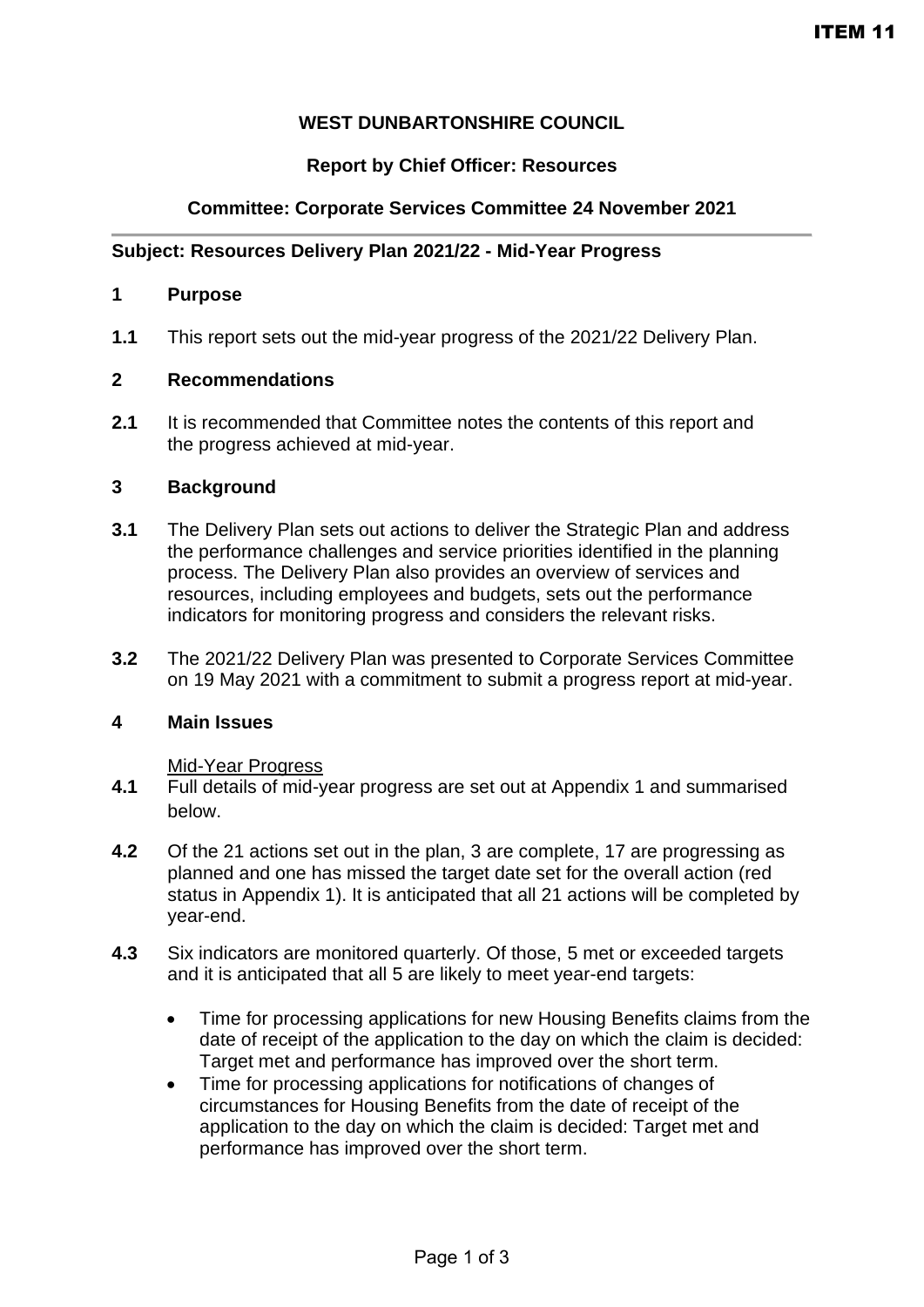- Current tenants' arrears as a percentage of total rent due: Target met and performance has improved over the short and long term.
- Gross rent arrears (all tenants) as at 31 March each year as a percentage of rent due for the reporting year: Target met and long trend improving despite a small dip in performance over Q1.
- Percentage of income due from council tax received by the end of the year: Target met and performance has improved over the short term.
- **4.4** One indicator narrowly missed target (amber status in Appendix 1) and this is likely to miss the target set for the year-end:
	- Number of invoices paid within 30 calendar days of receipt as a percentage of all invoices paid: Target narrowly missed although performance has improved over the previous quarter.

## Service User Feedback

.

- **4.5** A key focus in the development of the delivery plan was ensuring that feedback from service users informs learning and improvement. One of the main sources of feedback is complaints data.
- **4.6** Between 1 April and 30 September 2021, Resources received a total of 57 complaints, comprising 52 at Stage 1 and 5 at Stage 2. During the same period, 48 complaints were closed, 29 at Stage 1, 5 at Stage 2 and 14 categorised as resolved. This new category of closed complaints was introduced by the Scottish Public Services Ombudsman from April 2021. It relates to complaints where both parties agree that the complaint can be resolved effectively without a full investigation such as an appointment rescheduled, a refund processed, or a decision explained to a complainant. Neither the outcome (upheld/not upheld) nor the time taken to close complaints of this type are recorded.
- **4.7** Of the 29 complaints closed at Stage 1, 11 (38%) were closed within the 5 working days target, with an average of 11 working days for all Stage 1 complaints. Of the 5 complaints closed at Stage 2, 3 (60%) were closed within the 20 working days target, with an average of 29 working days for all at Stage 2 complaints.
- **4.8** 19 of the 29 complaints closed at Stage 1 were upheld (66%) and 3 of the 5 at Stage 2 (60%).
- **4.9** The 57 complaints received between April and September were categorised as follows:
	- Citizen expectation not met (quality of service) 29 complaints, 11 upheld;
	- Citizen expectation not met (timescales) 25 complaints, 10 upheld;
	- Council policy (charges) 1 complaint, not upheld;
	- Employee behaviour 1 complaint, upheld; and
	- Error in Service Delivery 1 complaint, not upheld.